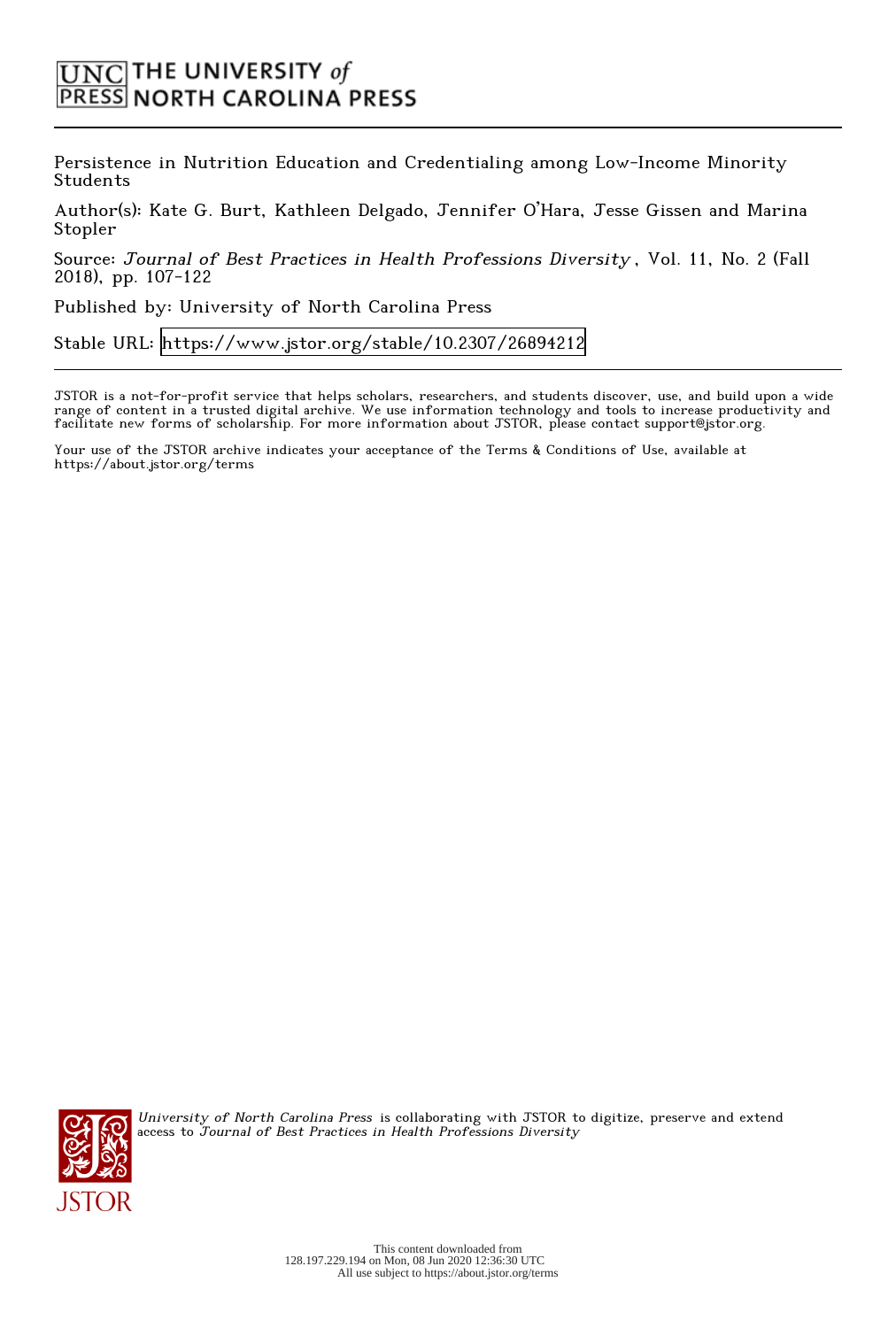# **Persistence in Nutrition Education and Credentialing among Low-Income Minority Students: A Qualitative Exploratory Study**

### **Kate G. Burt1 , PhD, RD; Kathleen Delgado2 , MS, RD; Jennifer O'Hara1 ; Jesse Gissen1 , RD; Marina Stopler1 , MS, RD, IBCLC**

**Author Affiliations:** <sup>1</sup> Dietetics, Foods and Nutrition Program, Lehman College, City University of New York, Bronx, New York; 2 Hostos Community College, City University of New York, Bronx, New York

**Corresponding Author:** Kate G. Burt, Dietetics, Foods and Nutrition Program, Lehman College, City University of New York. 250 Bedford Park Boulevard West, G-431, Bronx, NY, 10468, Katherine.Burt@lehman.cuny.edu

#### **ABSTRACT**

Our purpose is to understand the experiences of low-income nutrition program graduates of color and identify supports and barriers to pursuing professional credentialing. Thirteen graduates (38.5% Black (n = 5), 38.5% Hispanic/Latino (n = 5), 7.7% Asian (n = 1), 15.4% White (n = 2)) of a public New York City college's nutrition major participated in a survey and group interview; descriptive statistics and thematic analysis were conducted to analyze data. Notable differences emerged in motivations to study nutrition and confidence/shame between those who did and did not persist. Supports were faculty support, familiarity with resources, and field experience. Barriers were balancing responsibilities, faculty/tutor accessibility, the credentialing process, and science-based coursework. Results suggest strategies are needed to develop environmental and academic supports and build students' grit and agency.

**Keywords: ■ Dietetics Education ■ Grit and Agency ■ Qualitative Research ■ Resources and** Support  $\blacksquare$  Self-Confidence

*J Best Pract Health Prof Divers* (Fall, 2019), 11(2), 107–122. ISSN: 2745-2843 © Winston-Salem State University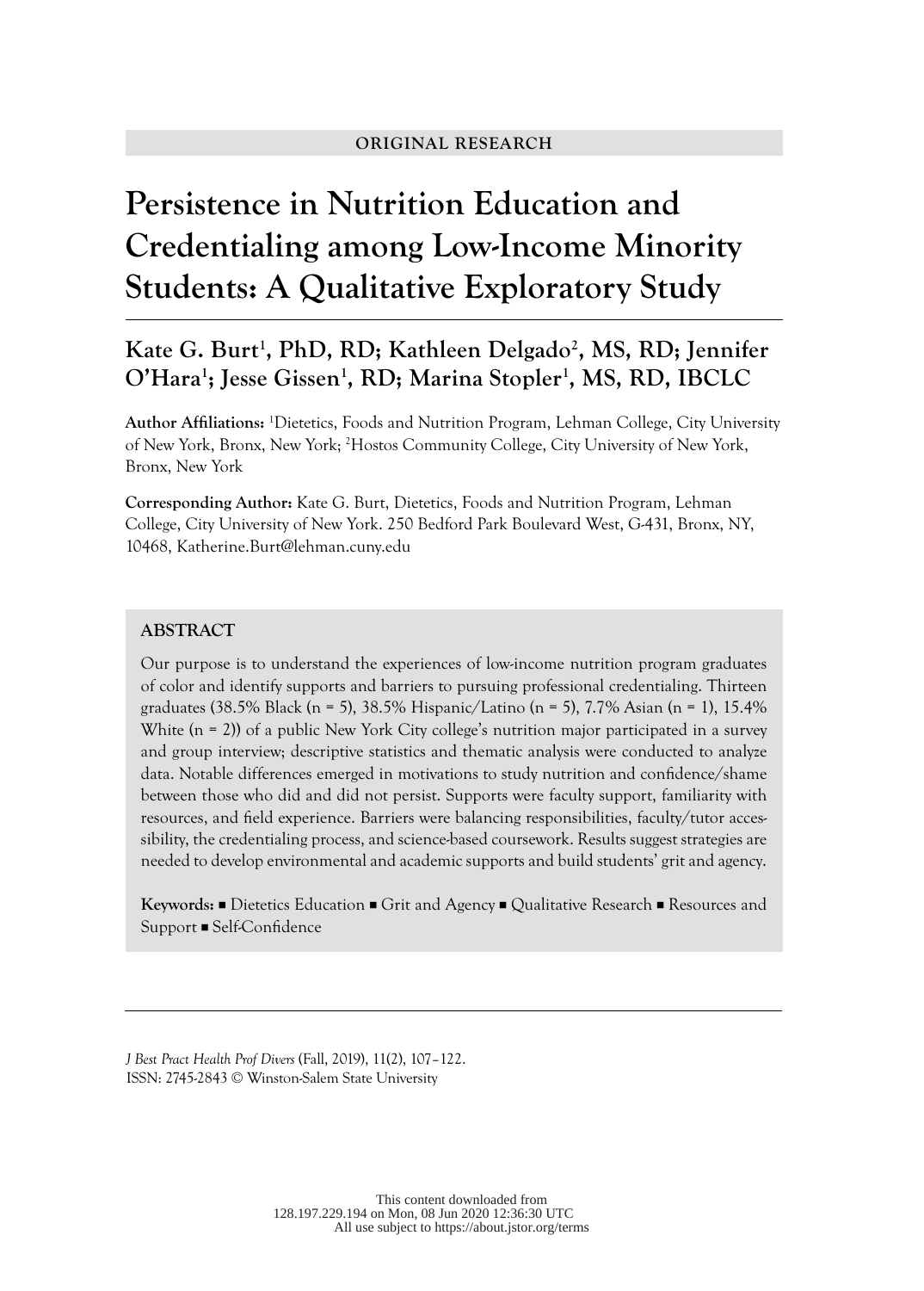#### **INTRODUCTION**

The United States population is becoming more diverse, and by 2050 people of color will account for a majority of the population (Ortman & Guarneri, n.d.). It is increasingly important for the schools of health sciences to produce a workforce that reflects the population, in part because race is a significant factor in the quality of healthcare an individual receives, which ultimately impacts health outcomes (Egede, 2006). Registered dietitian nutritionists (RDNs) from underrepresented groups are especially valuable to help address the needs of communities of color because they are often more knowledgeable about community members' cultural values, beliefs, and practices, which improves the overall effectiveness of nutrition programs fostering patient compliance (Wynn, Raj, Tyus et al., 2017). Yet, RDNs remain overwhelming White; people of color account for only 11.1% of RDNs Commission on Dietetic Registration (2019).

In order to become an RDN, one must earn (at minimum) a bachelors degree from an accredited Didactic Program in Dietetics (DPD) and then obtain placement (known as "match with") in a dietetic internship. Although faculty support and preparation for the internship process are important for higher need students, intensive support programs that include mentoring, skill development, and resource access are limited. Some peer programs or programs that connect students of color with professionals in the field have shown promise though they may not be enough to facilitate successful entry into a dietetic internship (Besnilian, Goldenberg, & Plunkett, 2016; Felton, Nickols-Richardson, Serrano, & Hosig, 2008).

To date, only one large study has explored the barriers and supports nutrition students' experience when pursuing the RDN credential; but participants reflected the RDN population, which is overwhelmingly White (86% White) (Wynn et al., 2017). Low-income students or those of color may have different experiences, but those differences are unknown. Moreover, as compared to other health professions, nutrition is particularly challenging for low-income students of color in part because most dietetic internships are full-time and unpaid, whereas training for several other health profession credentials are embedded in the curriculum or are available as paid opportunities (Burt, Delgado, Chen, & Paul, 2018).

In order to strengthen efforts to promote diversity and improve educational outcomes, more information is needed about specific educational barriers affecting marginalized demographic groups. This involves not only understanding academic and financial barriers, but also broadening knowledge of social and personal barriers. As such, the purpose of this study is to understand the persistence of low-income graduates of color from an accredited nutrition program and identify supports and barriers to pursuing a career as a credentialed nutrition professional.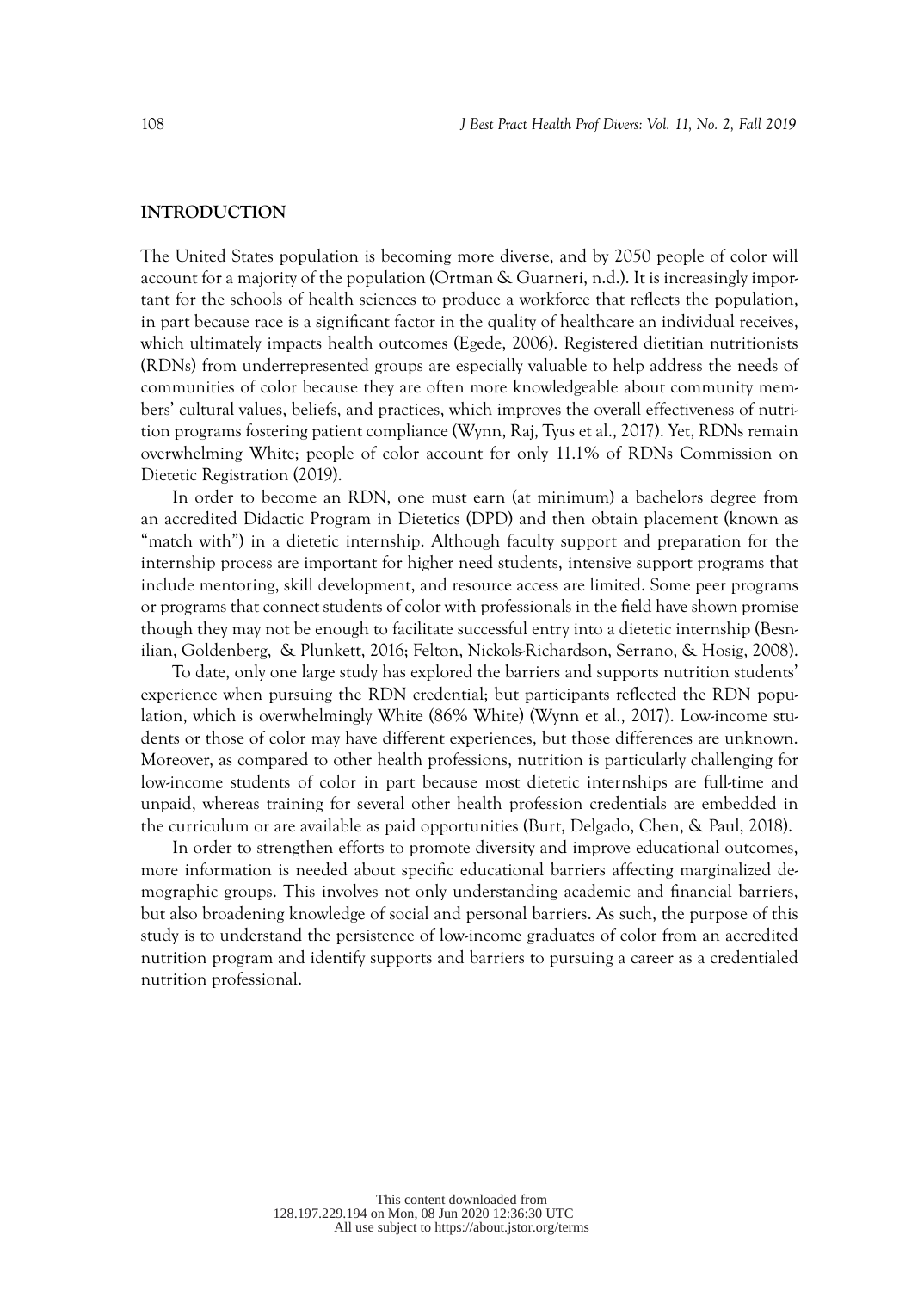#### **METHODS**

#### **Study Design and Measures**

This study utilized a two-phase data-collection process consisting of a survey (phase 1) and interview (phase 2). The survey had 40 open- and close-ended questions and was disseminated through Google forms. It gathered demographic information and included questions about choosing an accredited nutrition major and pursuing the dietetic internship. Survey data was used to identify which of three group interviews each participant would be invited to join (described more below).

Three semi-structured group interviews were conducted with graduates who (1) never applied to a dietetic internship, (2) applied but didn't match with a dietetic internship, and (3) applied (one or more times) and matched with a dietetic internship. Questions were designed to solicit information about participants' knowledge of the field of nutrition and process to becoming an RDN, supports, barriers, and factors that influenced their decisions throughout their education.

Interviews were conducted at Lehman College in New York City and were about one hour in duration. Member checking (also known as participant validation) was done throughout the interviews to ensure trustworthiness of data (Birt, Scott, Cavers, Campbell, & Walter, 2016). To incentivize participation, graduates were offered the opportunity to win a tablet computer (\$200 value); three tablets (one for each group) were distributed. The Lehman College Institutional Review Board approved this study after a full review and written informed consent was obtained for all participants (protocol # 2017-0557).

#### **Participants and Recruitment**

Recent graduates ( $n = 111$ ) of a minority-serving, urban public university's accredited nutrition program were invited to participate in the survey during fall 2017. Twenty-six graduates responded to the survey (23.4% response rate). It is likely that the response rate was low due to the fact that many students listed their college email address as their preferred email address when they declared their major but no longer use or check that account. All survey respondents (n = 26) were invited to participate in one of three group interviews. As ethnic minority populations are difficult to reach, several dates and times (afternoon and evening) were presented as options for the interviews but several survey respondents reported that they were unable to participant due to other responsibilities, e.g., work or family. (Ellard-Gray, Jeffrey, Choubak, & Crann, 2015). Given the difficulty of recruitment, a minimum sample of 12 participants as sought for interviews, as metathemes may be found with only 6 interviews and saturation reached with 12 (Guest, Bunce, & Johnson, 2006).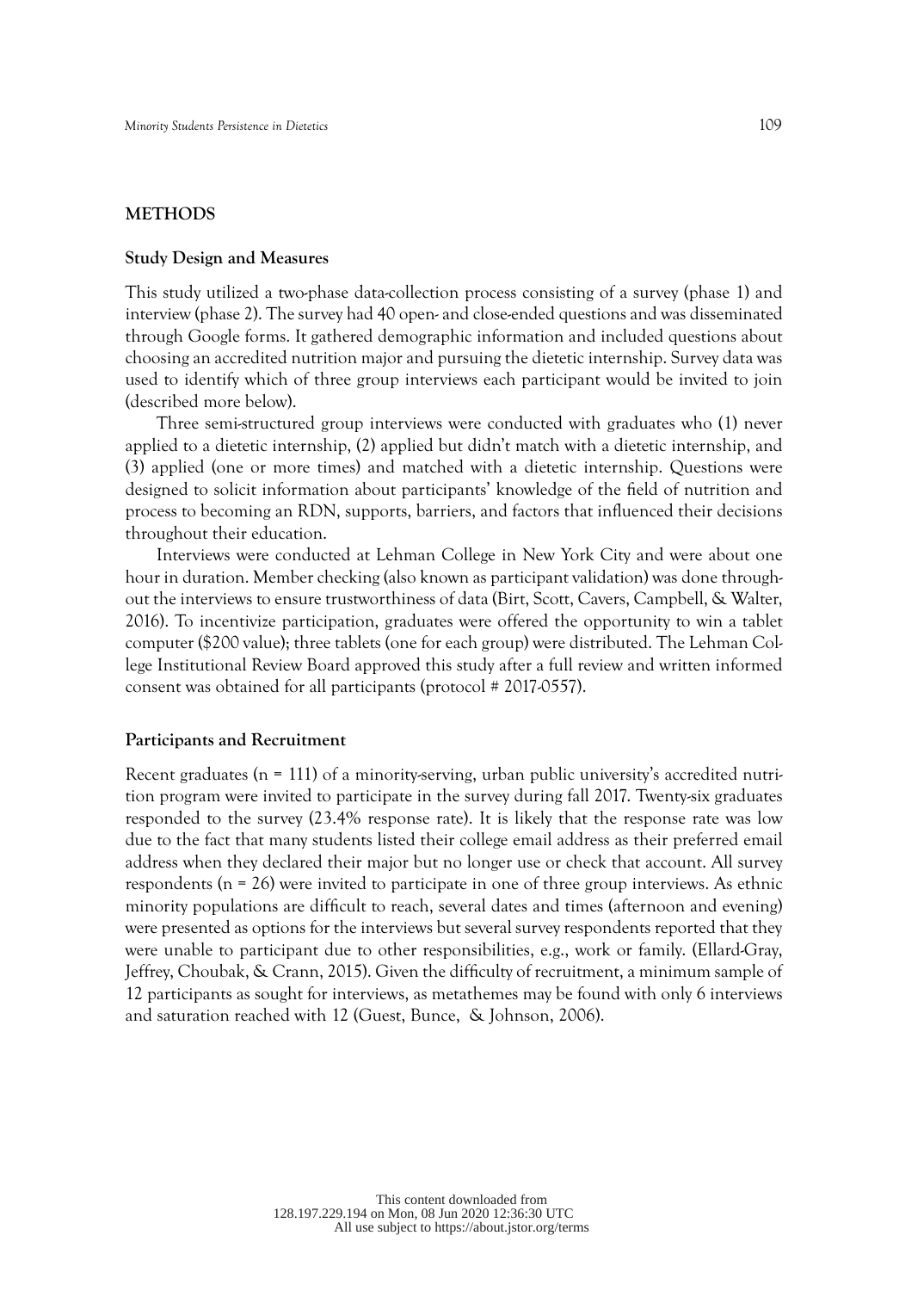#### **Data Analysis**

We calculated descriptive statistics from survey data using Microsoft Excel. Group interviews were transcribed by a transcription service; transcripts were analyzed by three independent coders (the lead researcher, second, and third authors) using line-by-line prefigured and emergent coding. The coders met to discuss codes in several meetings in which they synthesized information to identify patterns, perceptions, and ideas and classified them into themes. Interviews were also analyzed individually to determine if data saturation was reached (Hancock, Amankwaa, Revell, & Mueller, 2016).

#### **RESULTS**

Thirteen survey respondents participated in group interviews; three in the never applied group; 3 in the applied and didn't match group; and 7 in the applied and matched group. Participants were 38.5% Black (n = 5), 38.5% Hispanic/Latino (n = 5), 7.7% Asian (n = 1), 15.4% White (n = 2). 38.5% of participants were the first in their families to graduate college.

Nutrition was a first career for 100% of the "never applied" (NA) group, 67% of the "applied but didn't match" (Applied) group, and 57% of the "applied and matched" (Matched) group. Of all participants, most were financially independent during their studies (69%) and most received financial aid (62%). 31% reported a household income of less than \$25,000/ year, 38% reported a household income of between \$25k–\$50k/year, 15% reported a household income between \$50k–\$75k/year, and 15% reported a household income greater than \$75k/year. 23% of participants reported supporting one or more children while they were enrolled in the nutrition program. Findings from the qualitative interviews indicated that data saturation was reached, as evidenced by the limited variability in themes and lack of differing opinions (Hancock et al., 2016).

#### **Differences between Those Who Did And Did Not Apply for the Dietetic Internship**

There were two notable differences between the participants who never applied to a dietetic internship (DI) and those who did (regardless of whether or not they matched). The first was related to why participants' chose to major in nutrition and the second was related to personal characteristics, specifically confidence. Direct quotes from the group interviews that illustrate these differences are in table 1.

**Choice to major in an accredited nutrition program.** Participants in the NA group majored in nutrition because of a personal interest to help people (themselves, family, or their communities) combat diet-related chronic disease, and improve the nutritional quality of foods they prepared at home. They chose the accredited major in nutrition (instead of a nonaccredited major in nutrition at the same college) because they perceived that the accredited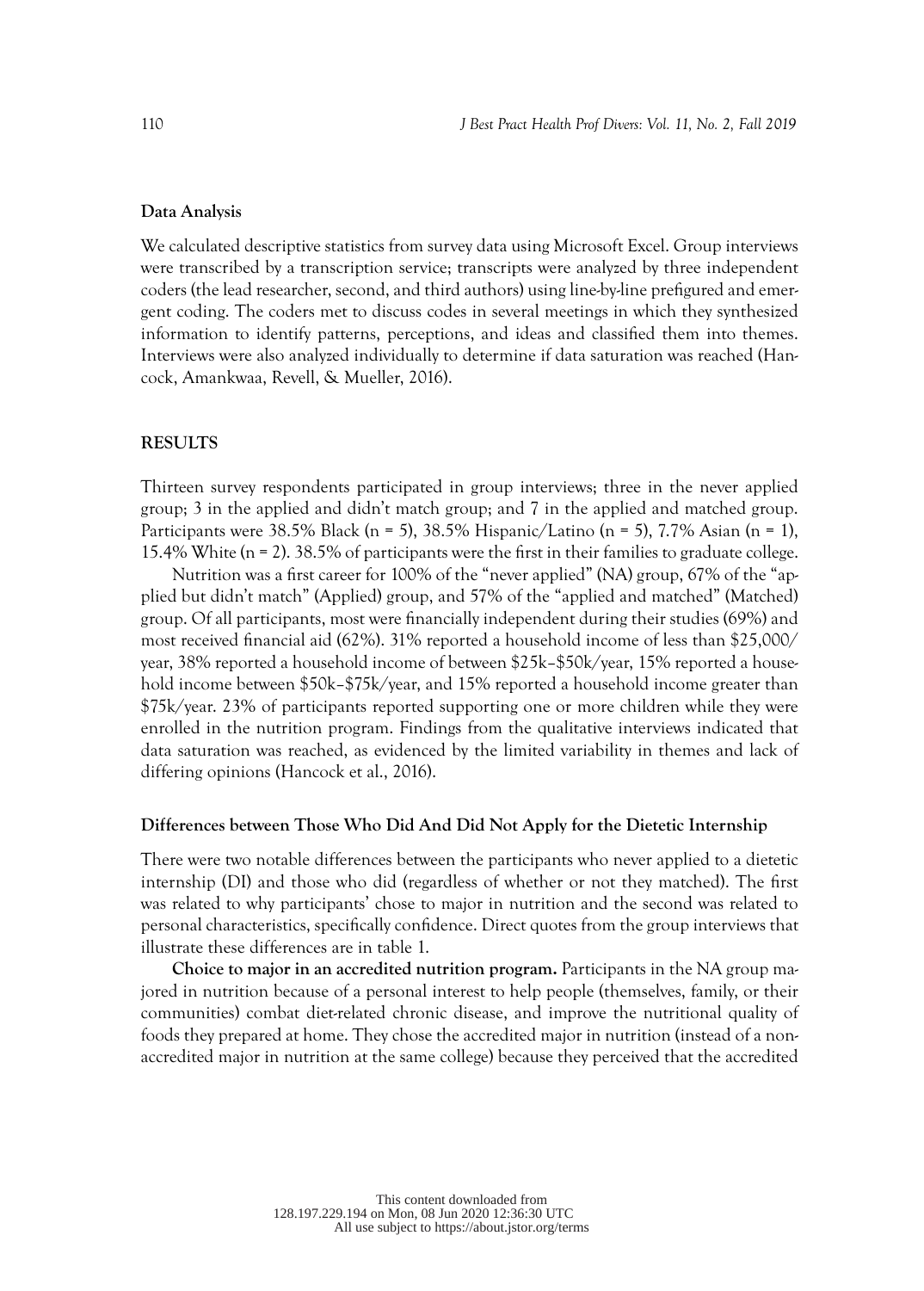|                                 | Interview |                                                                                                                                                                                                                                                                                                                                                                                                                                                                                                                                                                                                                                                                                                                                                                                                                                                                                                                                                                                                        |
|---------------------------------|-----------|--------------------------------------------------------------------------------------------------------------------------------------------------------------------------------------------------------------------------------------------------------------------------------------------------------------------------------------------------------------------------------------------------------------------------------------------------------------------------------------------------------------------------------------------------------------------------------------------------------------------------------------------------------------------------------------------------------------------------------------------------------------------------------------------------------------------------------------------------------------------------------------------------------------------------------------------------------------------------------------------------------|
| Themes                          | Group     | Direct Quotes                                                                                                                                                                                                                                                                                                                                                                                                                                                                                                                                                                                                                                                                                                                                                                                                                                                                                                                                                                                          |
| Choice to major<br>in nutrition | NA:       | I don't remember the exact specifics of [the non-accredited<br>major option], but I remember option one being accredited<br>so [I figured] I'll more than likely be able to do more things<br>with that                                                                                                                                                                                                                                                                                                                                                                                                                                                                                                                                                                                                                                                                                                                                                                                                |
|                                 |           | I wanted to do more like community nutrition, WIC, or<br>I didn't want to be in the kitchen.                                                                                                                                                                                                                                                                                                                                                                                                                                                                                                                                                                                                                                                                                                                                                                                                                                                                                                           |
|                                 | Applied:  | I did a little bit of research before I went into the RD<br>program. I knew that I wanted to be a dietitian. I didn't know<br>what a DTR was, but I knew that I wanted an RD.                                                                                                                                                                                                                                                                                                                                                                                                                                                                                                                                                                                                                                                                                                                                                                                                                          |
|                                 | Matched:  | I didn't know there [were two options for the major] until I<br>got here to apply I wanted to be a dietitian but [initially]<br>I didn't know there was an [accredited] option and a [non-<br>accredited] option.                                                                                                                                                                                                                                                                                                                                                                                                                                                                                                                                                                                                                                                                                                                                                                                      |
| Confidence                      | NA:       | You get to a point where they feel like you should know [the<br>course material], and you're afraid to tell them 'no, I missed<br>that' and you don't want to say that because then they<br>look at you as if "well, what are you doing here if you didn't<br>catch that.' You just kind of are quiet, and you let it go under<br>the rug<br>[Finally, when I applied for my first job in nutrition] I was like<br>you know what, I have nothing to lose, but it literally took me<br>like three months to actually send them my resume because I<br>was just so scared. I was like, I have no experience, all I have<br>is my degree, they're not going to hire me, there's no reason<br>for them to hire me, but then when you hit that point where<br>you're just like nothing else could happen. I just went for<br>it, and I think they called me back in like two weeks for an<br>interview. The hiring process was maybe five or six months. I<br>was like oh, I must have done something well. |
|                                 |           | (continued)                                                                                                                                                                                                                                                                                                                                                                                                                                                                                                                                                                                                                                                                                                                                                                                                                                                                                                                                                                                            |

| Table 1. Select Quotes Capturing Differences between Didactic Program in Nutrition    |
|---------------------------------------------------------------------------------------|
| Graduates of a Minority-Serving. Public Institution Who Persist and Do Not Persist in |
| <b>Nutrition in Fall 2017</b>                                                         |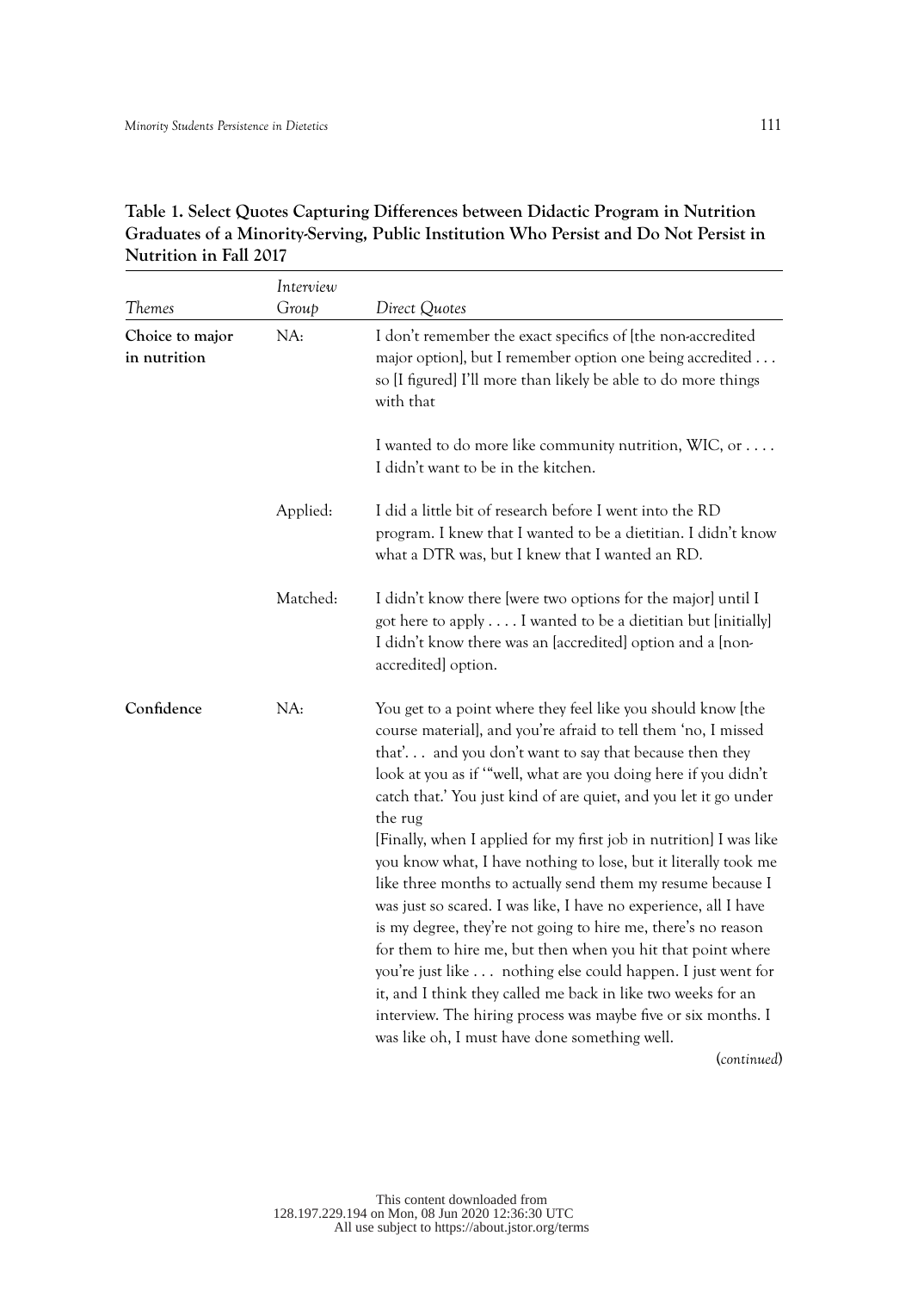|        | Interview |                                                                                                                                                                                                                                                                                                                                                                                                                                    |
|--------|-----------|------------------------------------------------------------------------------------------------------------------------------------------------------------------------------------------------------------------------------------------------------------------------------------------------------------------------------------------------------------------------------------------------------------------------------------|
| Themes | Group     | Direct Quotes                                                                                                                                                                                                                                                                                                                                                                                                                      |
|        | Applied:  | My biggest obstacle is feeling like a living, breathing oxymo-<br>ron. I have been morbidly obese 95% of my life and even with<br>lifestyle changes and bariatric surgery, I still struggle with my<br>weight.                                                                                                                                                                                                                     |
|        | Matched:  | Even trying to find work outside after graduating, it is almost<br>next to impossible for a DTR who's trying at work because<br>everybody wants the RD, so you're kind of left there $\dots$ even<br>when you're talking to other RDs and their like "oh, you're<br>not an RD," so it's like you're a step below them."                                                                                                            |
|        |           | I don't feel comfortable in the nutrition world, honestly. I<br>don't feel comfortable physically because I am overweight, but<br>I've been overweight literally since I was a kid. There has never<br>been a time when I was small, ever. Sometimes you just have<br>to embrace it. I never felt comfortable sitting in a room full<br>of people talking about all this illness and diabetes and things<br>that affect my family. |

**Table 1.** (*continued*)

program would facilitate more opportunities in the future, though at the time of choosing the major, they weren't sure what those opportunities might be. None of the respondents mentioned becoming an RDN as a reason for choosing the accredited major.

In contrast, most of the graduates from the other groups (all of which applied for an internship) cited a career goal to become an RDN as the impetus for majoring in an accredited program. They reported doing research about careers in nutrition in advance of choosing a major, which led them to select the RDN route. The idea that a little research was required to understand career paths arose several times during the discussion with participants in the Matched group and was discussed by a majority of participants in the Applied group whereas it was not mentioned at all in the NA group.

**Confidence.** Participants in all groups struggled with issues related to confidence; in all groups, at least one participant reported feeling like imposters due to their physical appearance, specifically being overweight or obese in a weight, diet, and health-focused field.

More commonly, however, struggling with confidence affected participants in each group differently. The NA group described lacking confidence and experiencing shame several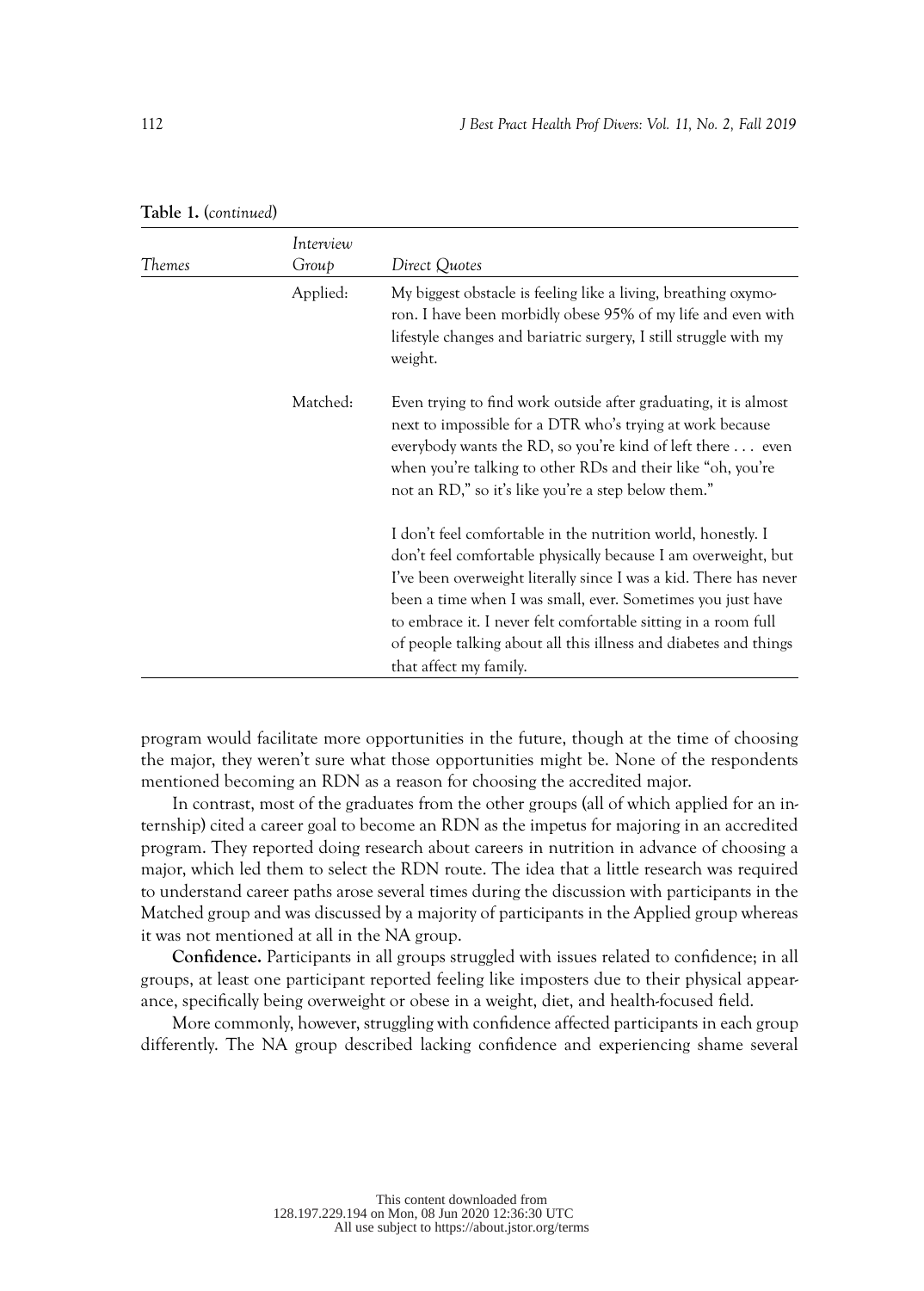times throughout the interview, which ultimately became a barrier to pursuing the help they needed to succeed. They emphasized that they believe they would have been more successful had they been more confident to approach and communicate with faculty (e.g., when they didn't understand course material). In contrast, participants in the Applied and Matched groups also struggled understanding material, but sought tutoring or extra help from professors when needed. Self-confidence continued to be an issue for participants in the NA group after graduation; participants reported lacking the confidence to even apply for nutritionrelated jobs because they felt as if they had nothing to offer employers.

#### **Facilitators of Success**

Several facilitators of success emerged from the data, including: faculty encouragement and support, familiarity with on campus resources, and experience in the field. Direct quotes supporting these findings are in Table 2.

**Faculty encouragement and support.** Participants in all groups reported that faculty encouragement was critical to their success; in different ways, participants across groups described the importance of developing relationships with faculty that ultimately inspired and guided their learning. The NA participants in particular reported feeling motivated by two key professors who emphasized a focus on their future career (generally) rather than on the competitiveness of the DI. Since NA group participants did not apply for the DI, they didn't speak to the application process. Applied group participants described wanting more support from faculty during the DI application process; they had unresolved questions and were unclear about important aspects. The Matched group emphasized the importance of faculty guidance to obtain high quality volunteer experiences to improve their chances of matching with a DI. Students in all groups noted that more faculty support, communication, and encouragement would have been helpful throughout their time in the major.

**Familiarity with on-campus resources.** Vital resources highlighted in the group interviews included academic and educational resources as well as career and health resources. Participants in the Matched group reported "getting lucky" by having a professor who identified on-campus academic resources early in their education. In particular, they felt as though knowing about and working with the health sciences librarian was critical to their early success. Participants in all groups also mentioned the importance of free, on-campus health science tutors. However, NA group participants reported challenges to attend tutoring hours due to personal commitments and responsibilities, whereas Applied and Matched group participants were able to attend tutoring sessions. Other on-campus resources, like the food pantry, health center, and career center were cited as critical as well, particularly in the context of having limited time to earn a livable income while enrolled in a full course load. Students used these resources to acquire food and register for Supplemental Nutrition Assistant Program benefits, receive health care, and improve their resumes (respectively).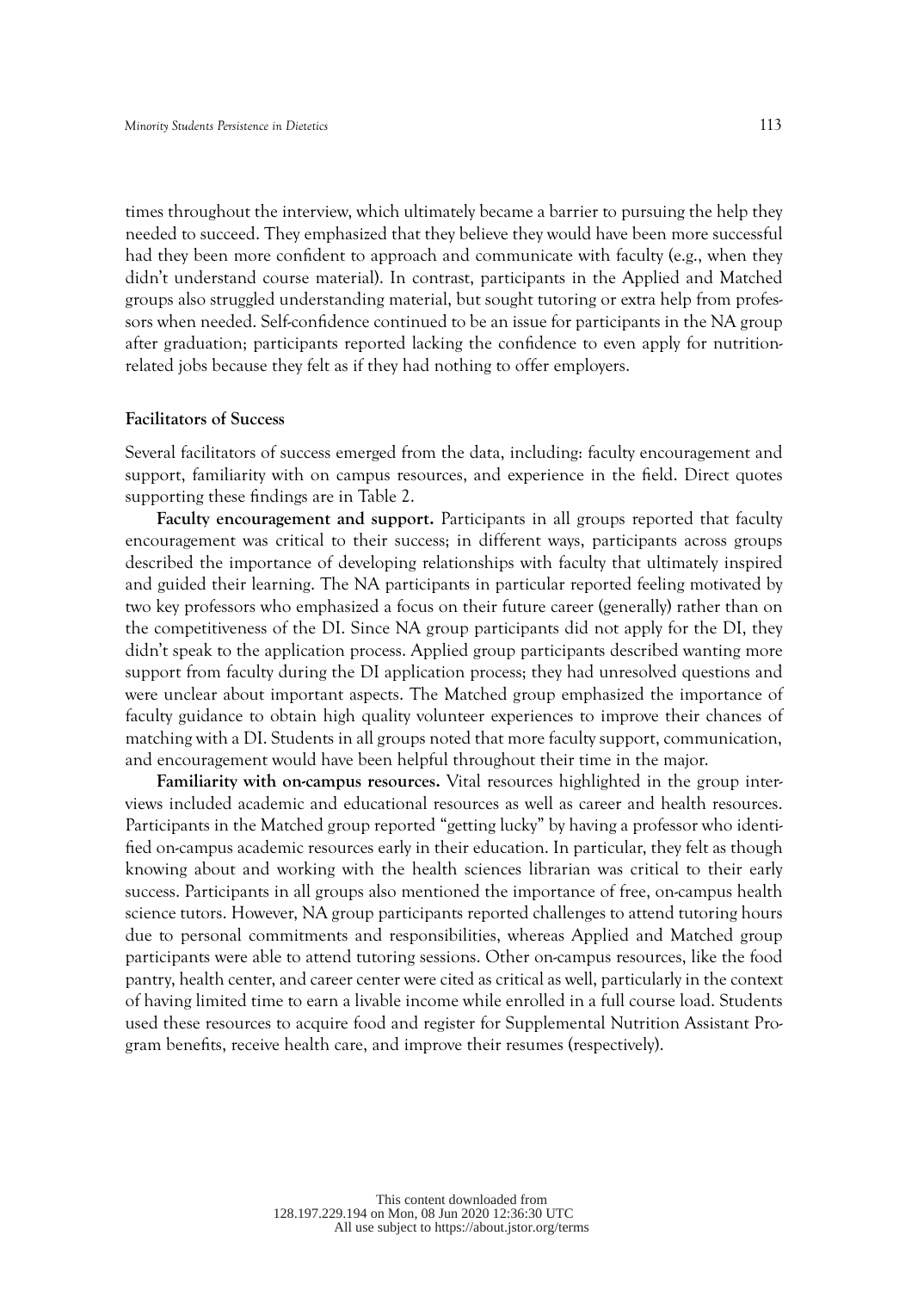**Table 2. Select Quotes Capturing Facilitators of Success of Didactic Program in Nutrition Graduates of a Minority-Serving, Public Institution's Nutrition Major in Fall 2017**

| Themes                                    | Interview<br>Group | Direct Quotes                                                                                                                                                                                                                                                                                                                                                                                                                                        |
|-------------------------------------------|--------------------|------------------------------------------------------------------------------------------------------------------------------------------------------------------------------------------------------------------------------------------------------------------------------------------------------------------------------------------------------------------------------------------------------------------------------------------------------|
| Faculty<br>encouragement<br>and support   | NA:                | [The professor] kind of geared me into that, because she<br>owned a restaurant herself for so many years, so the fact<br>that she used to talk to us about that, and we had the projects<br>where we had to put our own meals together. [My interest]<br>just kind of grew from that, but she also encouraged me to go<br>for it.                                                                                                                    |
|                                           | Applied:           | I think that a lot of students do need a little bit of hand hold-<br>ing because of workload and study and then trying to [com-<br>plete the internship application], it can be overwhelming.                                                                                                                                                                                                                                                        |
|                                           | Matched:           | What happened more specifically was, [our professor] gave us<br>concrete places and examples of where we could [volunteer],<br>and she actually told me about an opportunity at WIC, doing<br>the cooking matters [program], and that gave me an avenue<br>there because it wasn't like I had to go in and create it from<br>scratch, it was like okay if this is a place where you're interested<br>in, and I went a'running. That's how I started. |
| Familarity with<br>on-campus<br>resources | NA:                | This was some time after I graduated, [but] I was [still]<br>wondering what resources are out there for someone who is<br>still trying to work in the field.                                                                                                                                                                                                                                                                                         |
|                                           | Applied:           | I was going to [the on-campus tutors] and they really helped. I<br>was making sure in the last week when I quit my job that I had<br>time, I would spend hours with the two of them going over<br>microbiology or chemistry or anything else.                                                                                                                                                                                                        |
|                                           | Matched:           | I think it's also missed that we have in the career center<br>somebody who deals specifically with [health professions] and<br>can help with the resume, so whether they're looking for a<br>job in the field or a job while they're in school, that's another<br>resource that I don't think is utilized and some people don't<br>even know exists.                                                                                                 |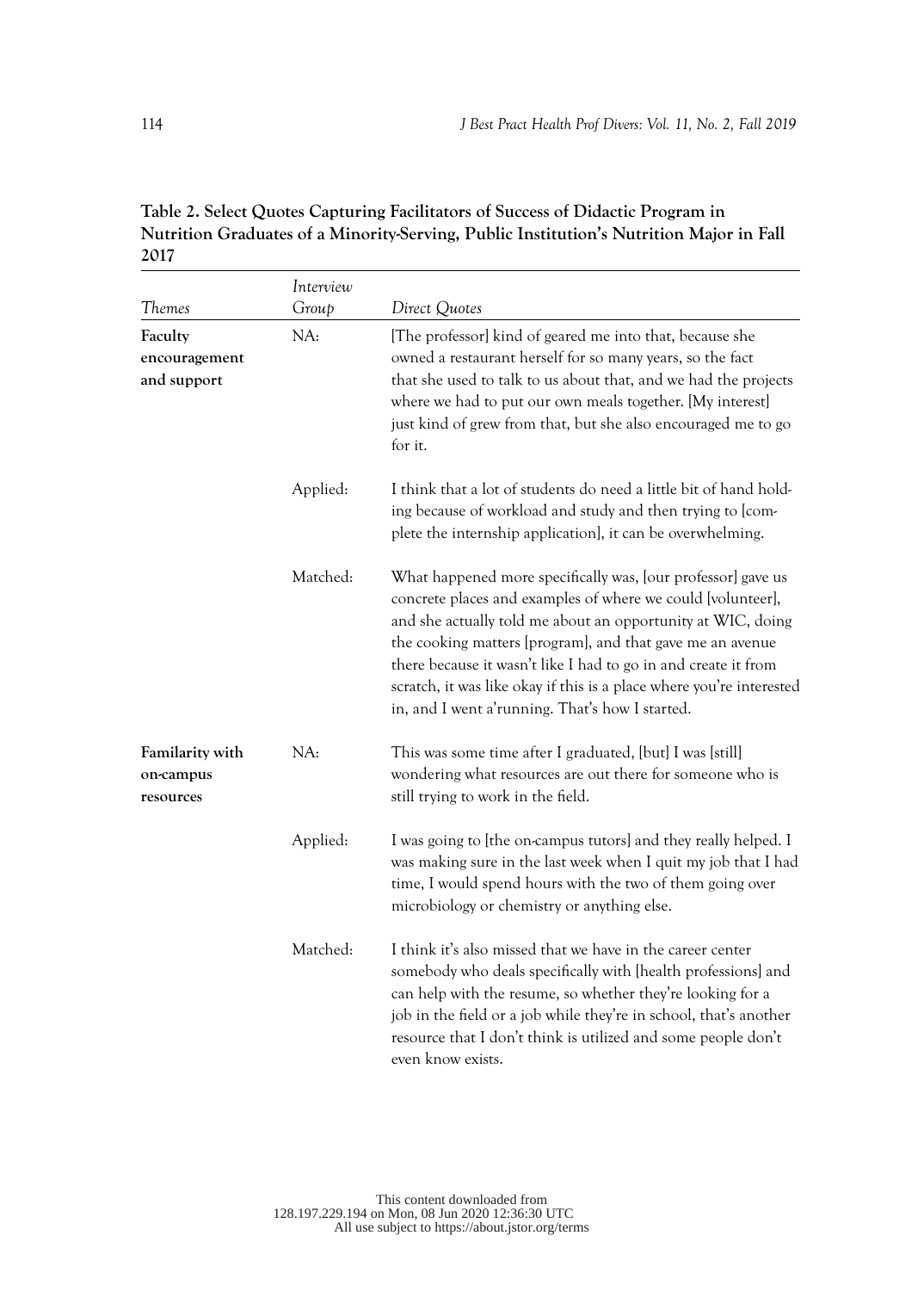|                            | Interview |                                                                                                                                                                                                                                                                                                                                                                                                                                                                                                                                                              |
|----------------------------|-----------|--------------------------------------------------------------------------------------------------------------------------------------------------------------------------------------------------------------------------------------------------------------------------------------------------------------------------------------------------------------------------------------------------------------------------------------------------------------------------------------------------------------------------------------------------------------|
| Themes                     | Group     | Direct Quotes                                                                                                                                                                                                                                                                                                                                                                                                                                                                                                                                                |
|                            |           | We have the food pantry. When I was working at the [universi-<br>ty's] health center, everybody was always walking in completely<br>surprised that the resources were there, that you can apply for<br>food stamps, that you can get some medical care either free<br>or low cost. You can get counseling services. Those resources<br>are not really pushed but perhaps we should explain the<br>services that are [available to] our students.                                                                                                             |
| Experience<br>in the field | NA:       | I was [doing my fieldwork] at City Harvest. It helped me a<br>little bit for this job here, but it doesn't help me if I want to<br>work with women and infants. I'm giving out food<br>demonstrations I got to teach a class. That helped me,<br>but lots of the stuff didn't help.                                                                                                                                                                                                                                                                          |
|                            | Applied:  | I do seasonal work right now as a community nutrition<br>educator. That's what I'm doing now, but that's just seasonal,<br>because I don't have too much experience. That's the other<br>problem. You don't get that much experience in the program,<br>so I have to try to look for stuff on my own and lots of the<br>time 'we don't have any openings,' 'we don't have anything<br>ready right now.' It's harder for me, so I have to just take what<br>I can just to get some sort of experience. I mean, I use my<br>education, but it's just seasonal. |
|                            | Matched:  | As much as I can picture [working as a nutrition professional<br>and] build it up in my head, or read about it, I didn't realize<br>what it was like to work at a nursing home until I was at a<br>nursing home. It was a nice nursing home, too, but every day I<br>would go in and be like man, I really don't want to be here.                                                                                                                                                                                                                            |
|                            |           | When you're going through, you're mentally and physically<br>exhausted from all the tasks that you have to do, but to have<br>people that are in the field and enjoying what they're doing to<br>come in and be like 'this is worth it!'                                                                                                                                                                                                                                                                                                                     |
|                            |           | I don't think [students] realize that you need to go into your rota-<br>tions like it's a job, that means getting there on time, not calling<br>in sick, doing what they ask you to do, dressing appropriately.                                                                                                                                                                                                                                                                                                                                              |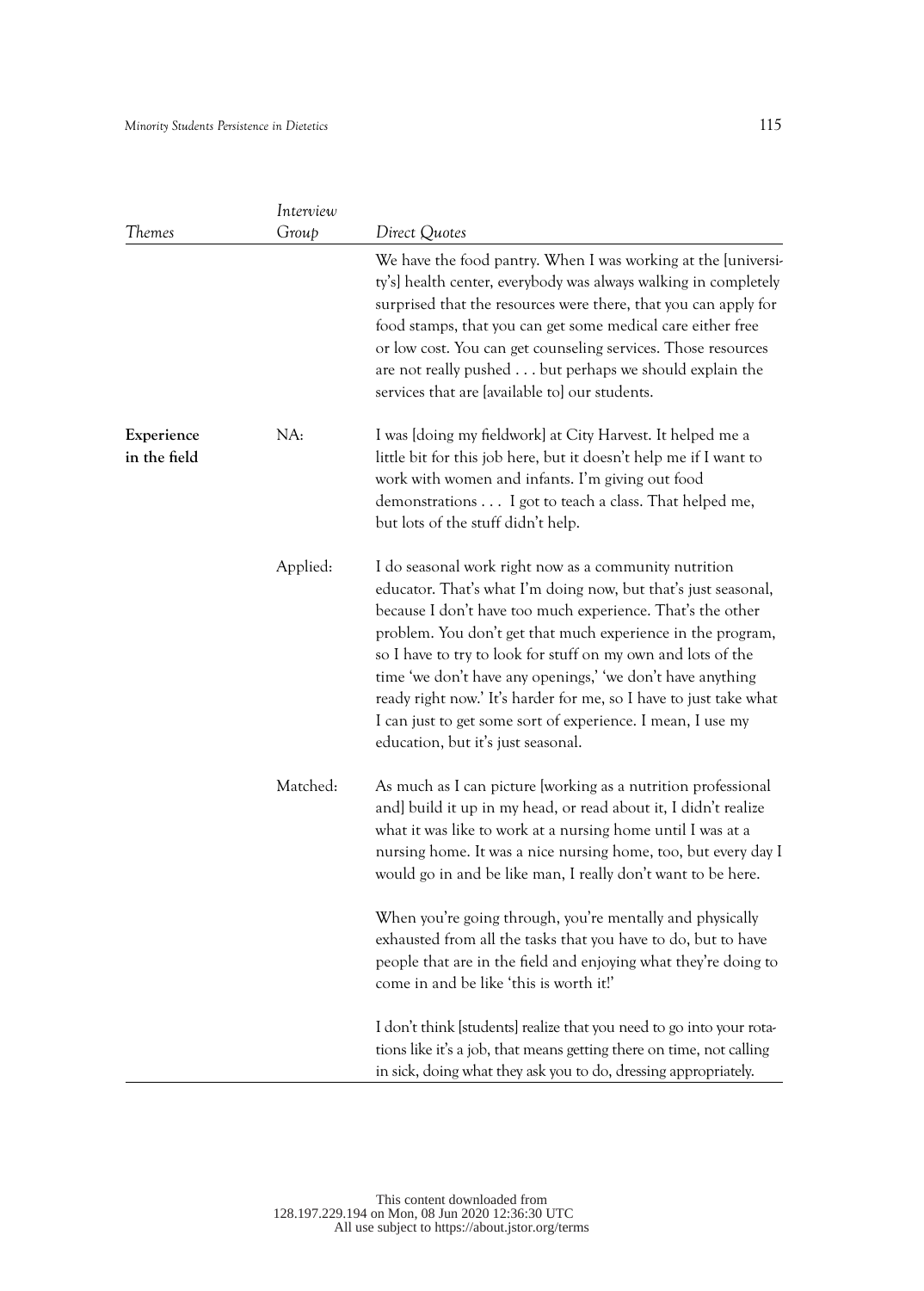**Experience in the field.** Participants agreed that getting more experience in professional settings is critical to success. Participants in the Applied and Matched groups reported that they wished there were more experiential opportunities built into the major and/or that they could have afforded to do more volunteer work as way to improve their DI applications. However, NA group participants' reactions to volunteering were mixed; some participants struggled to see the value in volunteering and felt as though their volunteer experience (in a required fieldwork course) didn't enhance their job applications, whereas work experience would have been more helpful. After graduation, they felt as though getting a job in nutrition was a double-edged sword in so far as employers want candidates to have experience but they couldn't get experience in entry-level jobs because they were so competitive. This is in stark contrast to participants in the Matched group who described the importance of approaching every volunteer, fieldwork, or internship experience as if it were a job.

#### **Barriers to Success**

Several barriers to pursuing dietetic education and credentials emerged as well, including: balance between school, work, and life, faculty/tutor availability and accessibility, and aspects of the dietetic internship. Direct quotes supporting these findings are in Table 3.

**Work-school-life balance.** Overall, participants in all groups described difficulty managing their time and responsibilities. While participants of the NA group felt immense pressure, they were unable to shirk any of their responsibilities (e.g., full-time job or being the primary caretaker of one or more family members). They reported high stress because they had other obligations that required their attention and felt as though these responsibilities were their biggest obstacles. As a result of these demands, they experienced stress and pressure that shifted their attitude from striving to achieve a high grade point average to simply wanting to complete the major successfully, which ultimately led to feeling burnt out. Participants in the Applied group also reported a similar struggle where they "just needed to finish," but these participants also reported that they were able to scale back their commitment to other activities (e.g., jobs, volunteer sites, and social lives). Several participants in the Matched group reported that they did not work at all while enrolled in full-time coursework in order to maintain a high grade point average. The Matched group described balancing school and life as a time-management issue; they described trying to balance studying, volunteering, and participating in student activities (rather than personal responsibilities).

**Faculty/tutor availability and accessibility.** Participants in the NA group reported struggling to get help from professors and/or tutors, in particular because office hours were not flexible. In contrast, participants in the Applied and Matched groups also reported that tutor accessibility was an issue, but they reportedly prioritized attending office hours.

The NA group participants also felt as though they needed more encouragement from professors, who they perceived as unapproachable and who created a "sink or swim" envi-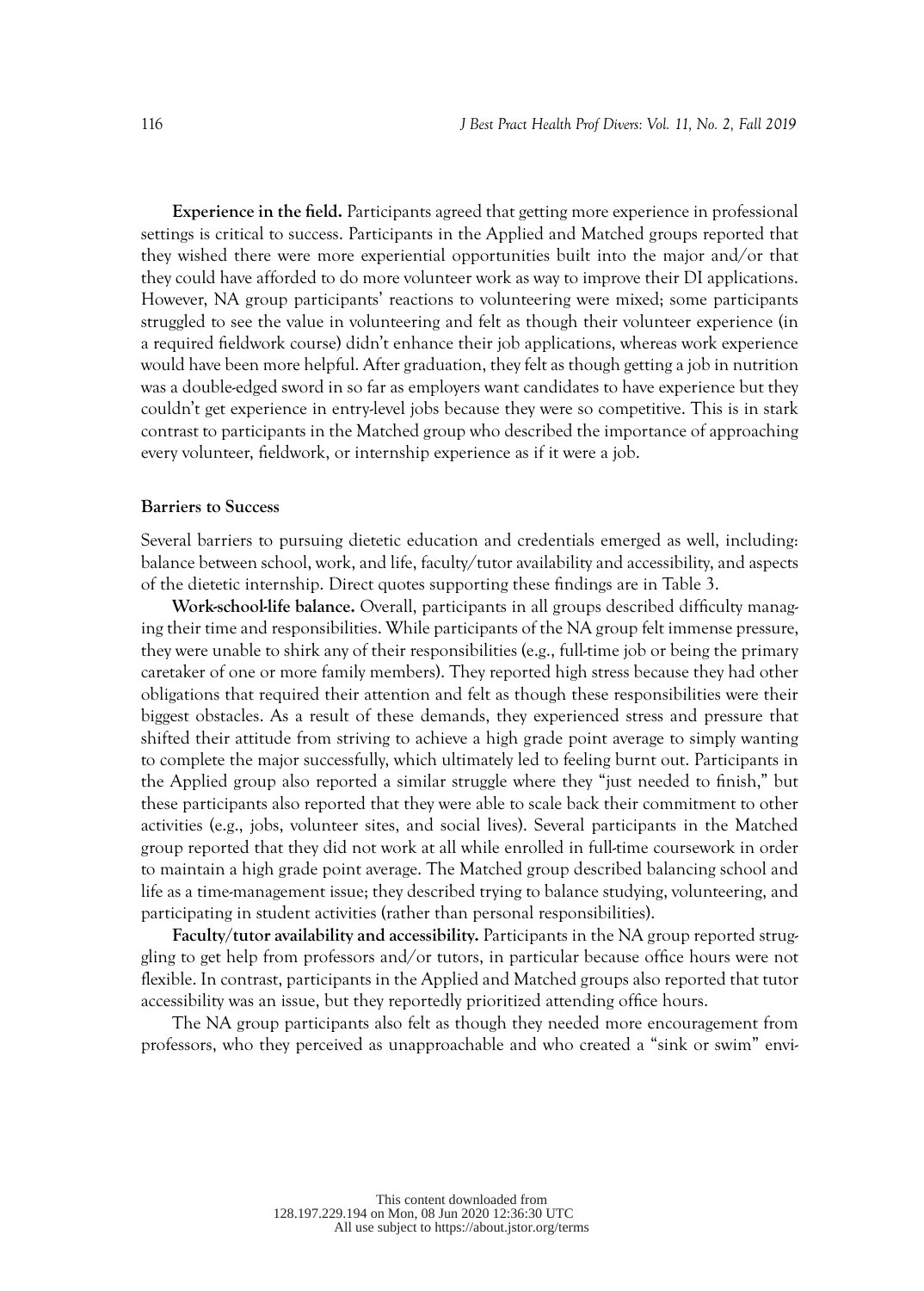ronment. Participants in the NA group received the message that the only way to "swim" in nutrition was to match with a DI, which they understood required both a high grade point average and volunteer work. This created more stress and pressure than participants were already experiencing because the NA group participants worked in jobs or as caregivers fulltime. Participants in all groups reported needing more guidance from faculty in general.

**Aspects of the dietetic internship.** The financial burden participants experienced was related to the cost of applying to the DI, the cost of the DI itself, and lost wages as a result of a full-time DI. The NA group perceived the DI as completely unaffordable and unattainable and therefore, never gave serious consideration to applying for it. In addition, they felt as though the uncertainty of getting a well-paying job after the DI was too risky. While the Applied group also emphasized the anticipated financial burden of the internship, they felt as though the DI would pay for itself long term. Yet, they described confusion with an unclear application process that required additional fees to each program they applied to. Even those who Matched felt as though they would have benefited from help navigating the process.

**Science-based coursework.** Participants in the NA group reported that high level sciencebased classes (e.g., medical nutrition therapy and advanced nutrition) was very fast paced and that it would leave you in the dust if you didn't "get it" right away. This was further complicated by the fact that they felt the course load was very high yet they were unable to reduce their load to focus because they would be ineligible for financial aid. Moreover, by the time they realized that the combination of science-heavy content and course volume was too much, they felt as if it was "too late" to change majors.

#### **DISCUSSION**

This is the first study to find that there may be important differences between low-income students of color who persist in the field of nutrition and those who don't and to identify specific supports and barriers for these demographics. It is well established that low-income students of color are less likely than higher income Whites to enroll and persist in higher education (National Clearinghouse House, 2014). Yet, the challenges that low-income students of color face pursuing nutrition specifically have been understudied. The results of this study reveal important, previously undescribed areas in which low-income students of color struggle to persist in nutrition.

Orientation toward personal interests or career goals combined with a lack of self-confidence and being unfamiliar with the expectations and advantages of becoming a credentialed nutrition professional (RDN) seem to affect the trajectory of low-income, minority students at the onset of their academic career. That is, those who set career goals, have confidence, and are knowledgeable about the process may be more likely to persist. These characteristics align with research that suggests that grit—setting and pursuing a goal despite setbacks—is necessary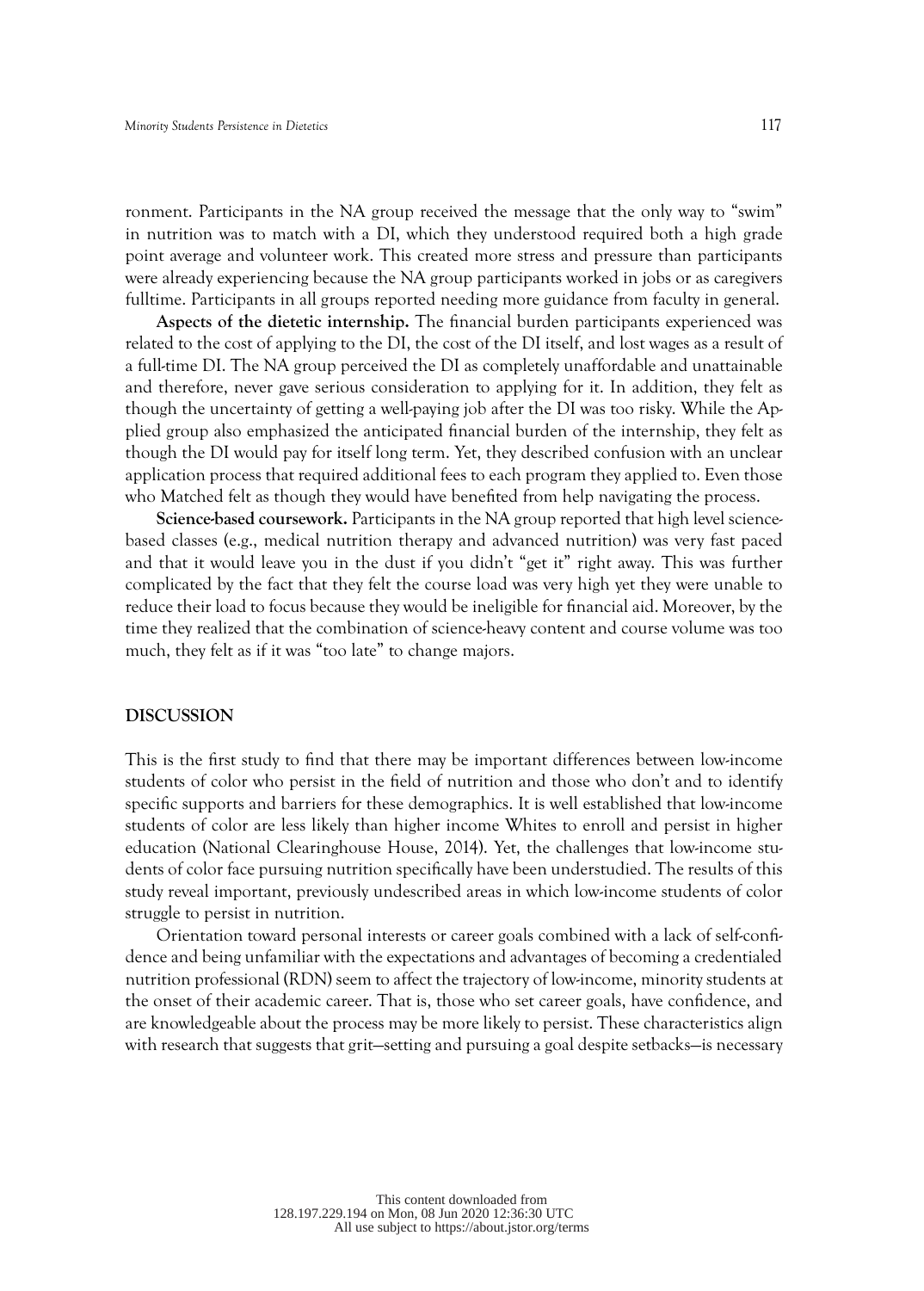|                             | Interview |                                                                                                                                                                                                                                                                                                                                                                                                                |
|-----------------------------|-----------|----------------------------------------------------------------------------------------------------------------------------------------------------------------------------------------------------------------------------------------------------------------------------------------------------------------------------------------------------------------------------------------------------------------|
| Themes                      | Group     | Direct Quotes                                                                                                                                                                                                                                                                                                                                                                                                  |
| School-work-life<br>balance | NA:       | I remember [my husband and baby] both got sick, and I had a<br>microbiology test in the morning, and it was four o'clock in<br>the morning, and all I could do was cry like, 'I'm going to fail<br>this exam.'                                                                                                                                                                                                 |
|                             | Applied:  | When I first got here I was making straight As. At some<br>point I was just like 'I just want to pass,' but then I'm like<br>'I worked so hard just to say I just want to pass?' I felt bad,<br>like I just wasted three years and everything that I've done<br>so far amounts to 'I just want to pass.' That kind of made me<br>upset at the end, but I was just like look, I got it, let me just<br>move on. |
|                             | Matched:  | I worked full time, so I bartended nights, I worked five nights<br>a week from five to two, and then I came to class from like<br>nine until four I think I was in a psychology class and my<br>whole body started shaking, and I thought that I was about to<br>pass out. I walked into the bar and I quit that day. I was like<br>I'm done, I'm sorry, I can't do it. It's like one or the other.            |
|                             |           | [My biggest obstacle was] time management, structuring myself<br>around the courses, making sure I got all my homework done<br>on time and not leave it until the last minute, like a typical<br>undergraduate.                                                                                                                                                                                                |
|                             |           | Sometimes the income becomes an issue, because insurance<br>is so expensive. If you're not working full time you don't have<br>insurance. If you work very little it is what it is. You get<br>Medicaid if you're not making a certain amount, but if you<br>make a penny over that amount, which is not much, then<br>you've got to spend a lot of money purchasing your insurance.                           |
|                             |           | Time is an issue because we're expected to volunteer, we're ex-<br>pected to participate in club activities, we're expected to study<br>and do well, so time is an issue.                                                                                                                                                                                                                                      |

**Table 3. Select Quotes Capturing Barriers to Success of Didactic Program in Nutrition Graduates of a Minority-Serving, Public Institution's Nutrition Major in Fall 2017**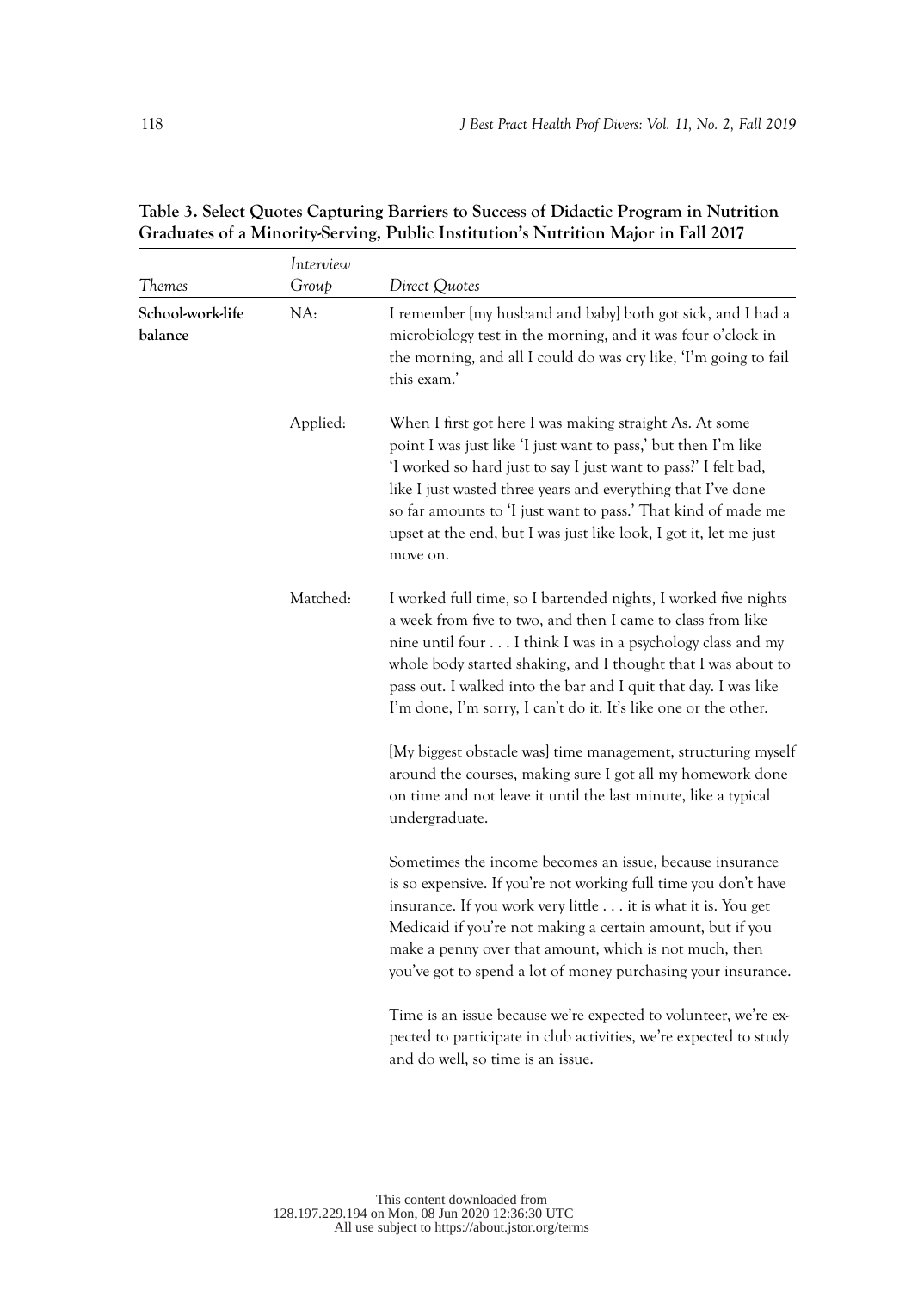|                                                    | Interview |                                                                                                                                                                                                                                                                                                                                                                                                         |
|----------------------------------------------------|-----------|---------------------------------------------------------------------------------------------------------------------------------------------------------------------------------------------------------------------------------------------------------------------------------------------------------------------------------------------------------------------------------------------------------|
| <b>Themes</b>                                      | Group     | Direct Quotes                                                                                                                                                                                                                                                                                                                                                                                           |
| Faculty/tutor<br>availability and<br>accessibility | NA:       | The times I'd actually meet with some of the professors was<br>either Tuesday or maybe Thursday, that's it, for like one hour.<br>It wasn't realistic, because with the different classes and<br>chedules outside, there was no real flexibility                                                                                                                                                        |
|                                                    | Applied:  | [Tutors are only available for four hours per week, so I finally<br>had time to go] when I quit my job, [then] I would spend<br>hours with the two of them going over microbiology or chem-<br>istry or anything else.                                                                                                                                                                                  |
|                                                    |           | Another issue is when I started we didn't have any tutors at all<br>and now we have inconsistent tutoring because it's hard to get<br>somebody to tutor on a consistent basis.                                                                                                                                                                                                                          |
| Aspects of the<br>dietetic internship              | NA:       | It sounds a little crazy to pay for [an internship] that you're<br>losing work for it was 40 hours but you're paying [for it].                                                                                                                                                                                                                                                                          |
|                                                    | Applied:  | Some people were saying just take out a loan. I'm like 'right,<br>get in more debt and then maybe make enough to pay that off<br>later?' That's not a gamble I want to take.                                                                                                                                                                                                                            |
|                                                    | Matched:  | [Each program's application fees cost] you a lot more money,<br>but what is the difference if you're not going to get picked<br>up [by the first program], what does it matter as a fifth or a<br>sixth or a fourth? You only put three on. I still don't know,<br>so I think that will be very important to get to understand<br>the whole system of the computer matching not just to the<br>surface. |
|                                                    |           | I wish we had here a walkthrough of [the DI application<br>system]. There are some little things that almost completely de-<br>stroyed my application that I realized last minute. If I [hadn't]<br>I actually would have accidentally sent it without the recom-<br>mendations attached.                                                                                                               |
| Science-based<br>coursework                        | NA:       | If we had a tutoring lab or just a session a couple days a week<br>in the particular classes where somebody could have helped<br>us with just that, especially the harder lessons like advanced<br>nutrition, I think I would have done better. I would have done<br>better than trying to get at it on my own.                                                                                         |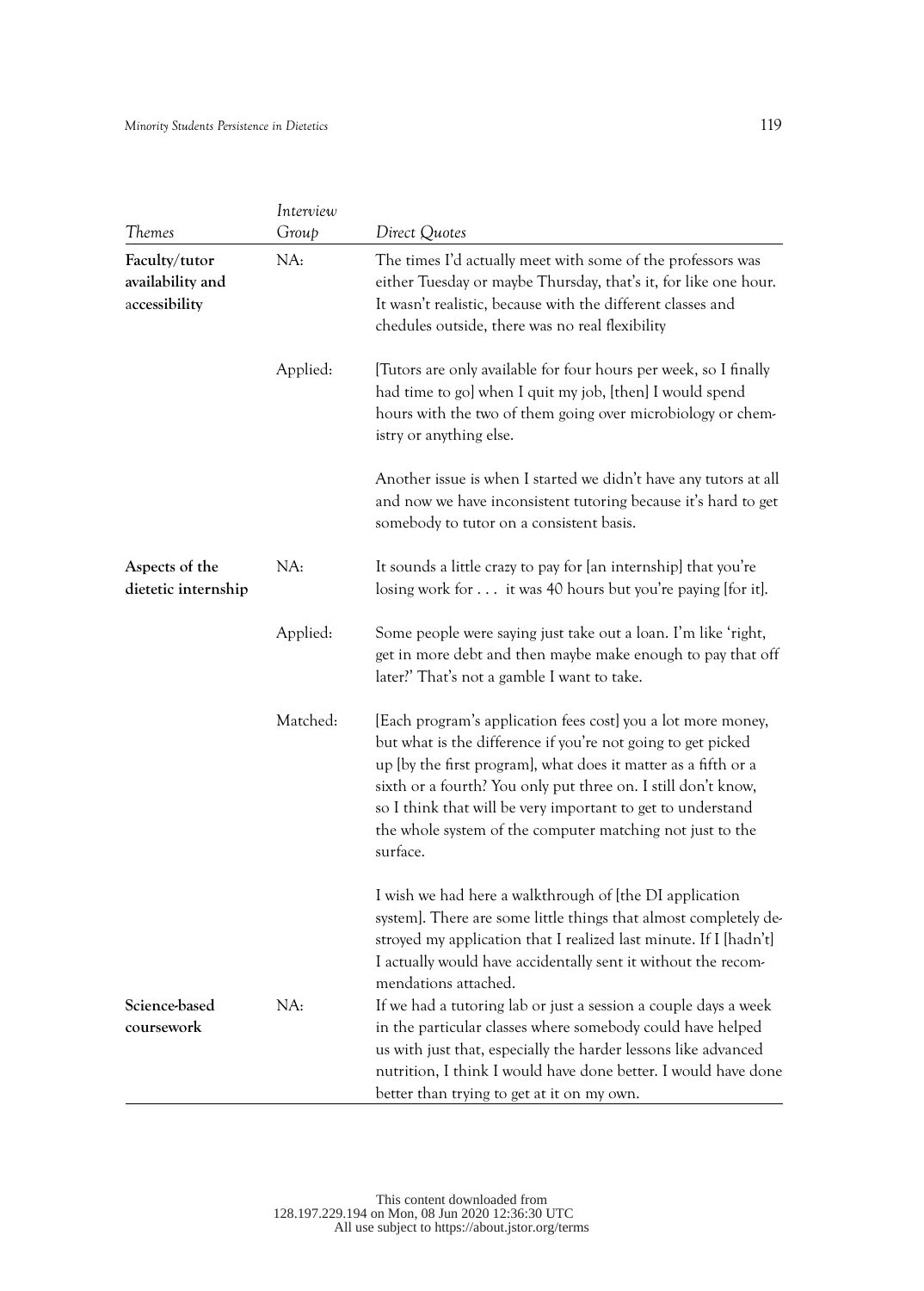for students to achieve success and is lacking in lower-income students (Duckworth & Gross, 2014). However, grit alone may not be enough to overcome challenges, as grit is narrowly focused on placing the onus on individuals. Other research suggests that in addition to grit, agency—in part, the ability to navigate social and educational settings—is necessary to achieve success (Kundu, 2017). In this study, graduates who persisted along the pathway to become an RDN described accessing on-campus resources, supporting that both grit and agency are critical to succeed.

It is interesting that those who did not persist with the DI seemed externally motivated (influenced by faculty) whereas those who persisted to match with the DI were internally motivated toward personal, explicit career goals. Faculty support, specifically in the form of setting high expectations and goals through individualized and personal attention may be an important component to creating a positive educational environment that fosters growth for nutrition or other health majors (Kundu, 2016). Utilizing technology to create innovative ways to provide support to students (e.g. creating virtual office hours or video tutoring sessions) is an emerging area of research that may better meet the needs of low-income students of color (Besnilian, Goldenberg, & Plunkett, 2016). In addition, participants generally reported positive outcomes from gaining more experience, either through volunteering or required fieldwork. Fieldwork may be students' first exposure to nutrition practice and of particular importance for nutrition programs to incorporate in order to help students persist. These environmental supports (faculty and exposure to the profession) may be of particular benefit to low-income students of color, who are less likely to have knowledge about health professions (U.S. Department of Health and Human Services, Health Resources and Services Administration, 2006).

Several participants described feeling as if they didn't belong in the nutrition profession due to their weight, which probably increased self-doubt and may make students less likely to persist in the field. Since it is well established that low-income people of color are more likely to be overweight and obese, (Krueger & Reither, 2015), it may be important to create an emotionally safe and secure environment that encourages health at every size and celebrates those who practice healthy eating and exercise yet who remain overweight. Nutrition students who feel out of place may feel isolated, which may be further compounded by the increased social isolation that study participants described as a result of pursuing an academically challenging and rigorous course of study.

The results of this study suggest that a combination of strategies to improve student persistence including: early interventions to introduce students to nutrition and career pathways, activities that motivate and support students to develop grit and agency, to expose them to nutrition in the field, and increase their knowledge of and access to on-campus educational (and other) resources may be necessary. DPD programs, particularly at public, mid-tier universities should also develop strategies to familiarize students with opportunities to reduce the financial burden of the DI, as the cost of a DI creates an additional barrier for low-income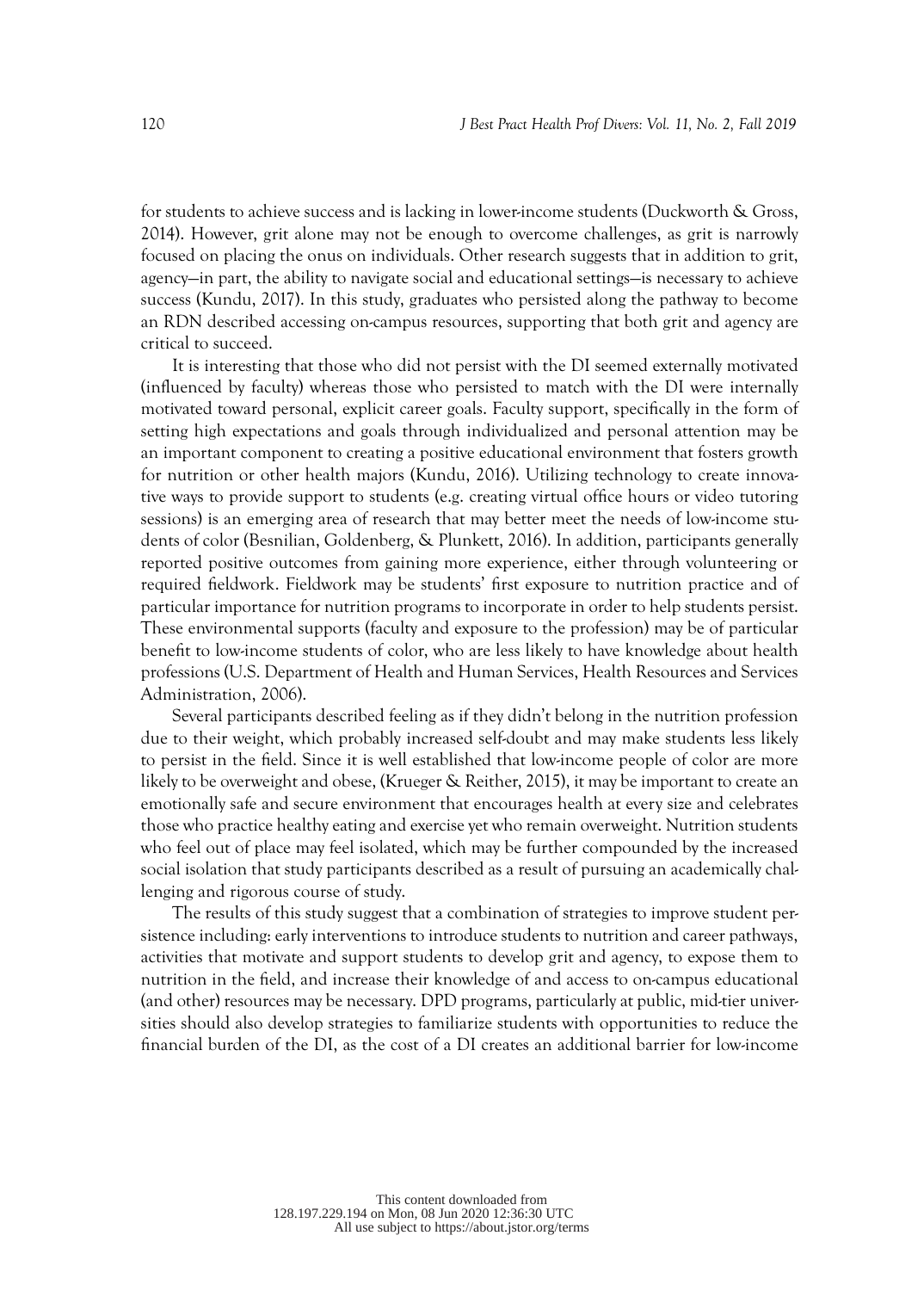students of color who major in nutrition—one that they would not experience in other health fields (Krueger & Reither, 2015).

#### **Strengths**

This is the first study to explore persistence in nutrition and identify differences between low-income people of color who never applied, applied but did not match, and applied and matched with a dietetic internship. Differences in persistence related to personal versus career orientation and confidence, facilitators of success like familiarity with on-campus resources, experience in the field, and barriers to success like school-work-life balance and science-based coursework are new and unique contributions to the current body of knowledge.

#### **Limitations**

Little is known about the generalizability of the findings due to small sample size and because the study focused on a single didactic program in nutrition. More research should be done with a larger sample size and with graduates from a greater number of programs.

#### **REFERENCES**

- Besnilian, A., Goldenberg, A., & Plunkett, S. W. (2016). Promoting diversity within the dietetics profession through a peer mentorship program. *Journal of the Academy of Nutrition and Dietetics*, *116*(2), 198–202. doi:10.1016/j.jand.2015.07.018
- Birt, L., Scott, S., Cavers, D., Campbell, C., & Walter, F. (2016). Member checking: A tool to enhance trustworthiness or merely a nod to validation? *Qualitative Health Research*, *26*(13), 1802–1811. doi:10.1177/1049732316654870
- Burt, K. G., Delgado, K., Chen, M., & Paul, R. (2018). Strategies and recommendations to increase diversity in dietetics. *Journal of the Academy of Nutrition and Dietetics*, *1*–6. doi:10.1016/j.jand.2018.04.008
- Commission on Dietetic Registration. (2019). *Registered dietitian (RD) and registered dietitian nutritionist (RDN) by demographics*. Retrieved from https://www.cdrnet.org /registry-statistics?id=2893&actionxm=ByDemographics.
- Duckworth, A., & Gross, J. J. (2014). Self-control and grit: Related but separable determinants of success. *Current Directions in Psychological Science*, *23*(5), 319–325. doi:10.1177/0963721414541462
- Egede, L. E. (2006). Race, ethnicity, culture, and disparities in health care. *Journal of General Internal Medicine*, *21*(6), 667–669. doi:10.1111/j.1525-1497.2006.0512.x

Ellard-Gray, A., Jeffrey, N. K., Choubak, M., & Crann, S. E. (2015). Finding the hidden